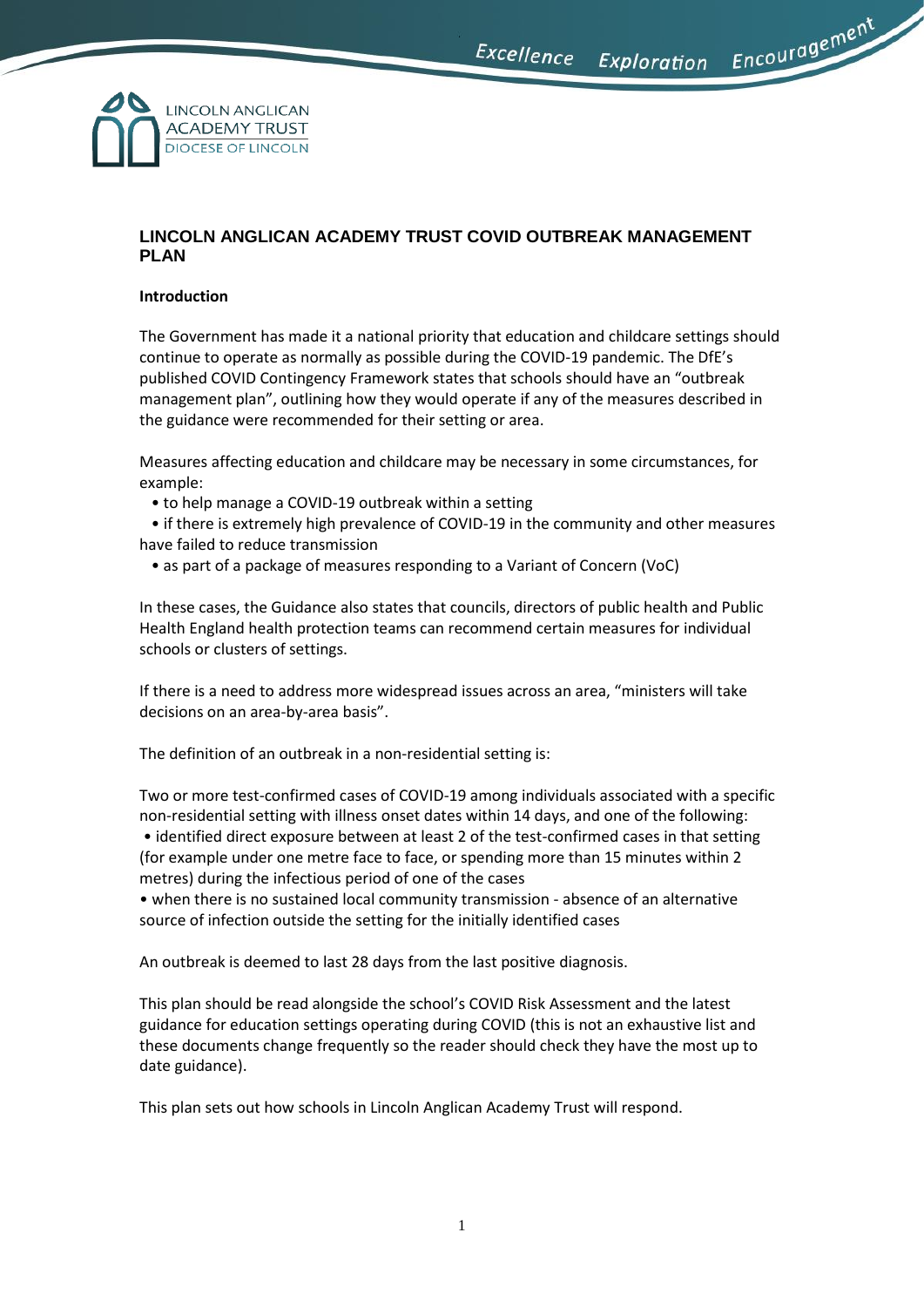Encouragement



### **Prioritising Education**

The impacts of having missed education during the pandemic are severe for children, young people and adults. In all cases, any benefits in managing transmission should be weighed against any educational drawbacks.

Decision-makers should endeavour to keep any measures in education and childcare to the minimum number of settings or groups possible, and for the shortest amount of time possible.

Decision-makers should keep all measures under regular review and lift them as soon as the evidence supports doing so.

Attendance restrictions should only ever be considered as a last resort. Where measures include attendance restrictions, the Department for Education (DfE) may advise on any groups that should be prioritised. In addition, restrictions may be advised by local teams for individual settings or clusters of closely linked settings.

In line with current guidance, if some attendance restrictions are needed, all vulnerable children, children of critical workers, children of reception year 1 and year 2, pupils in year 7 and pupils due to take external exams should still be allowed to attend. If attendance is restricted still further, vulnerable children and children of critical workers should still be allowed to attend unless otherwise advised by Public Health England or another relevant Body.

Where vulnerable children and young people are absent, school leaders will:

• follow up with the parent or carer, working with the local authority and social worker (where applicable), to explore the reason for absence and discuss their concerns • encourage the child or young person to attend educational provision, working with the local authority and social worker (where applicable), particularly where the social worker and the Head Teacher/Head of School/Executive Head Teacher agrees that the child or young person's attendance would be appropriate

• focus the discussions on the welfare of the child or young person and ensuring that the child or young person is able to access appropriate education and support while they are at home

• have in place procedures to maintain contact, ensure they are able to access remote education support, as required, and regularly check if they are doing so

If settings have to temporarily stop onsite provision on public health advice, they should discuss alternative arrangements for vulnerable children and young people with the local authority.

As with other periods of restricted attendance, schools will continue to provide high quality remote education for all pupils or those not attending.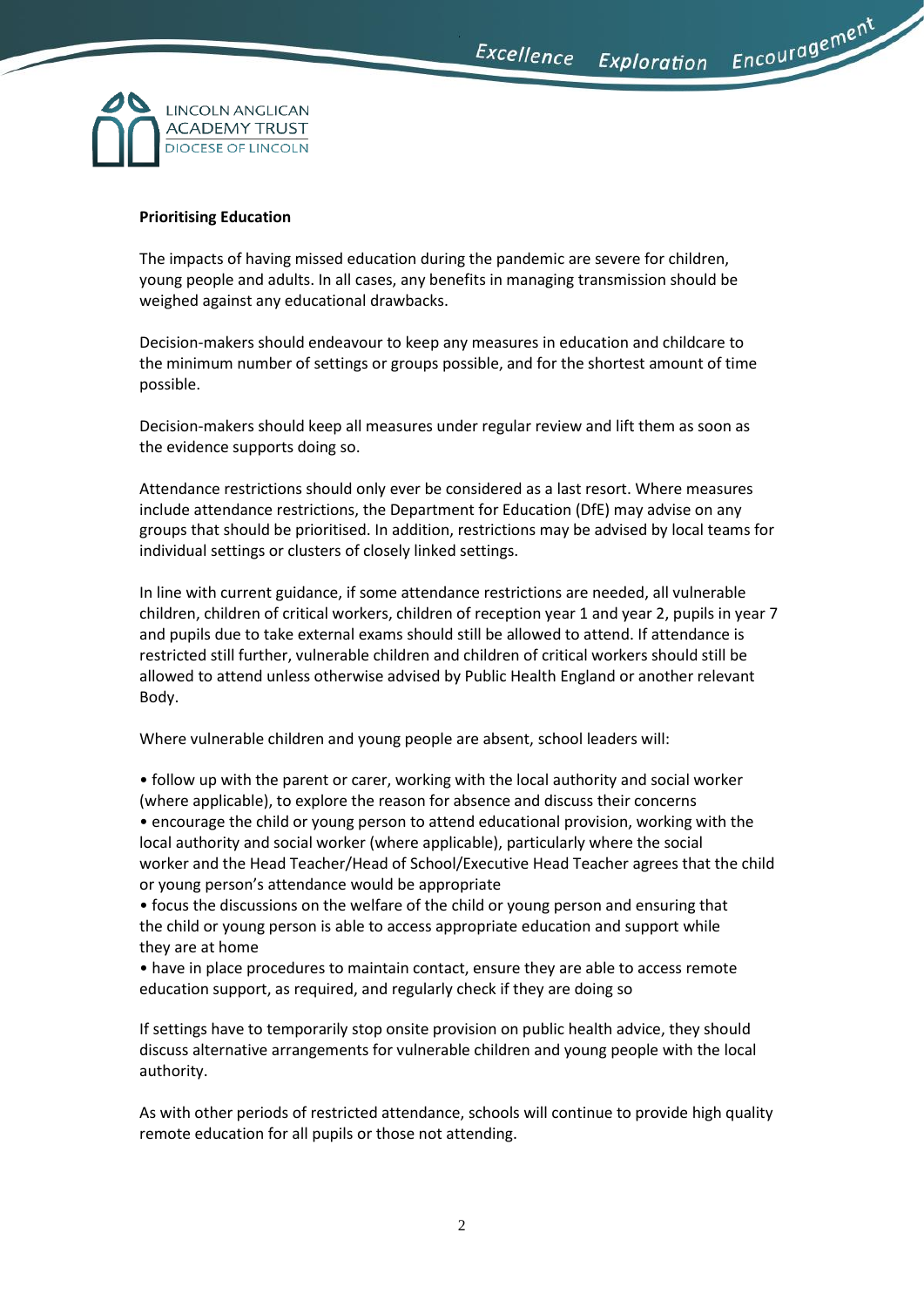Encouragement



# **Responding to an outbreak within a School**

The best way to avoid an outbreak in a setting is to ensure preventative measures are in place. Within all settings the following will be in place:

- A risk assessment for each setting that reflects the current Government Guidance
- Appropriate PPE will be provided and worn in line with Guidance
- Hand sanitiser will be freely available
- LFT testing will be available for staff, visitors and secondary pupils

Should an outbreak be identified, the following steps will be undertaken:

- School will liaise with Public Health passing on the relevant information
- Schools will follow their LA guidance for notification

• In collaboration with Public Health and the Chief Executive, a decision will be made as to whether school can remain open

- DfE will be informed if the school is to close
- LA will be informed if the school is to close
- In liaison with Public Health, if the school is a test site, on site testing will be reinstated
- Remote learning plan will be implemented
- External visits to the school will stop until deemed safe
- School COVID Risk Assessment will be evaluated in light of any learning from new case

# **Responding to the implementation of local or National measures**

Schools will work with the Trust central team to ensure that they implement any local or National restrictions or guidance. Schools will work in collaboration with professionals and stakeholders to limit the impact on educational delivery. This will include working with the following:

- Parents/carers
- Pupils
- Public Health
- Local Authority
- Social Care
- DfE

Risk assessments will be reviewed and updated as the situation evolves.

#### **School workforce**

In addition to the schools' general COVID risk assessment, colleagues who are clinically vulnerable, clinically extremely vulnerable, pregnant, BAME or who consider themselves to have particular characteristics that may put them more at risk will have an individual risk assessment.